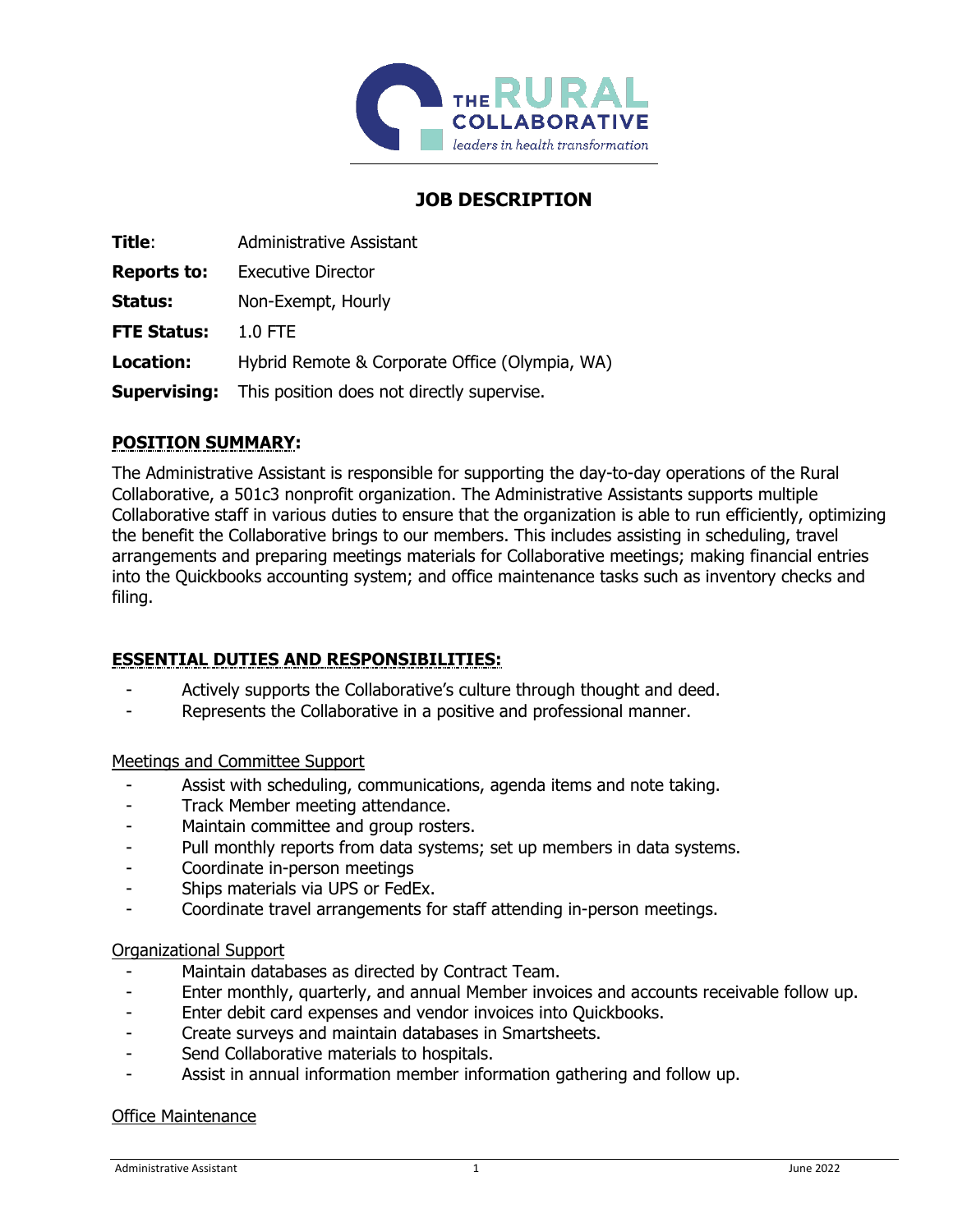- Complete regular supplies inventory checks to ensure office is stocked with commonly used items.
- Receive and check mail and shipments.
- Assist in accounting and contract records filing to ensure that ease of access for staff when referencing documentation.
- Assist in organizing files both electronically or hard copy, on the shared server, cloud-based platform(s) and in office.
- Maintain a clean, safe and stocked office environment.

## **OTHER JOB FUNCTIONS:**

- Attend staff meetings, conferences, trainings or other events as requested.
- Perform other responsibilities or special projects as assigned by the Senior or Executive Director.

# **QUALIFICATIONS:**

Education and Experience:

- Two years of related experience in administrative roles.
- Nonprofit, public health, or healthcare related fields preferred.

#### - Knowledge, Skills & Abilities

- Strong organization skills with demonstrated experience setting priorities, producing timely results and meeting deadlines in a demanding, multi-faceted work environment while maintaining a high level of attention to detail and accuracy.
- Demonstrated skills in collaboration, teamwork and problem-solving to achieve goals.
- Excellent organization, communication and problem-solving skills are required. Ability to exercise judgment and discretion.
- Self-motivated; able to take initiative and follow through limited direction.
- Excellent customer service skills; ability to handle public contacts in a manner that reflects credibility and professionalism.
- An excellent command of the English language with expert level written and verbal communication skills.
- Experience triaging and prioritizing work assignments from multiple people.
- High proficiency in the use of office administration software, including but not limited to Microsoft Office: Word, Excel, PowerPoint, Outlook, Microsoft Teams, Adobe Acrobat, Zoom, Box, Smartsheet, Quickbooks, Survey Monkey, and Doodle.
- Willing to be flexible and to modify work schedule, as needed within reason.

### Licensing & Special Requirements

- Washington State Driver's license with automobile coverage equal to or greater than 100/300/100. Proof of license and insurance required by time of hire.
- Incumbent may be subject to a background check.

### **WORKING CONDITIONS & PHYSICAL REQUIREMENTS**

The Collaborative offers remote work options for employees, as outlined in the Employee Handbook. There is an expectation for a set amount on in-person work, with scheduling to be determined by the employee's supervisor. Some travel in local area to attend meetings and occasional overnight stay may be required. May require occasional evening hours. May require standing or sitting for long periods of time. Position requires hand manipulative skills for word processing and writing. Must be able to hear verbal conversations over the phone and in-person with background noise. Must be able to consistently identify objects and persons at a distance and read fine print on various forms.